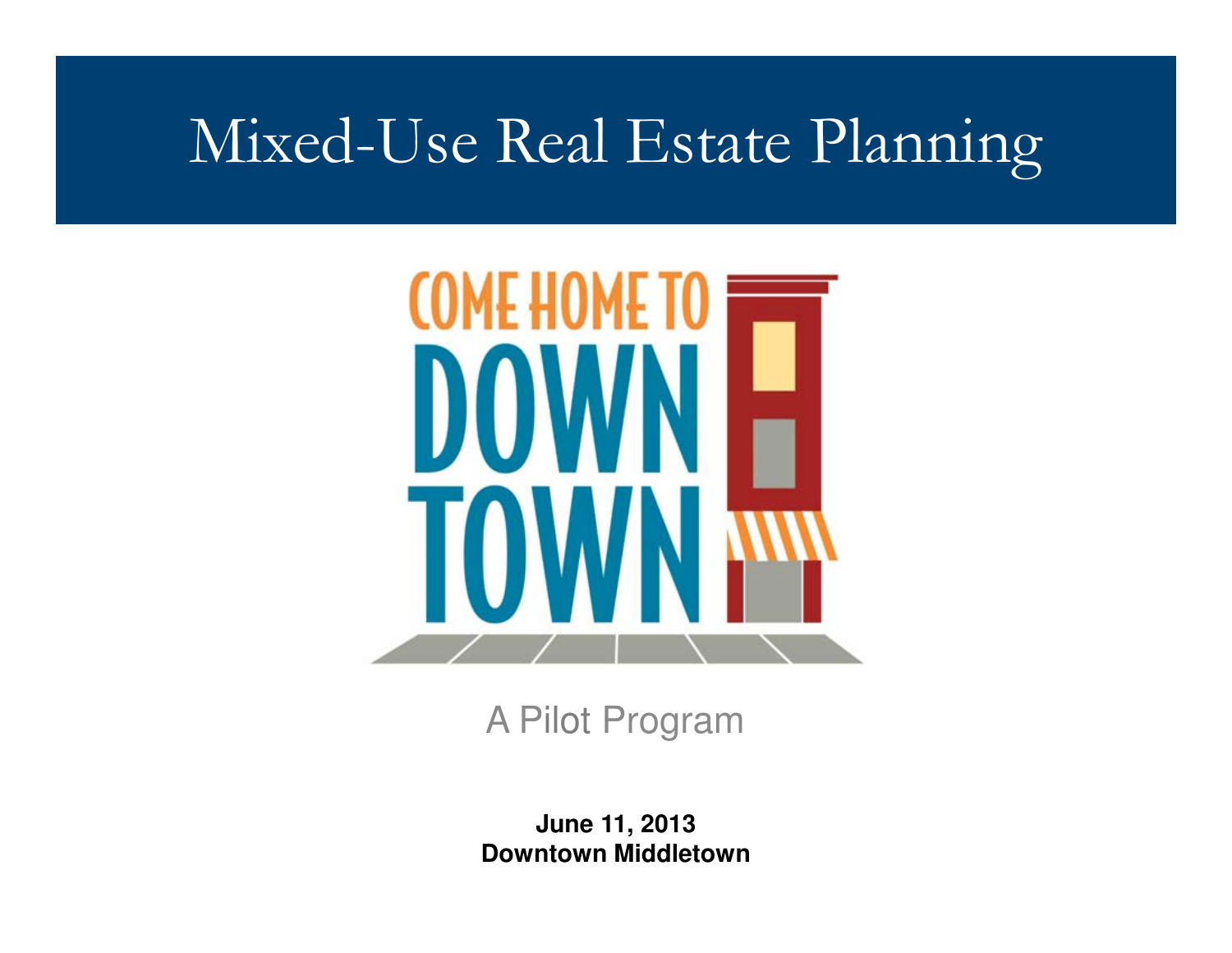#### Welcome

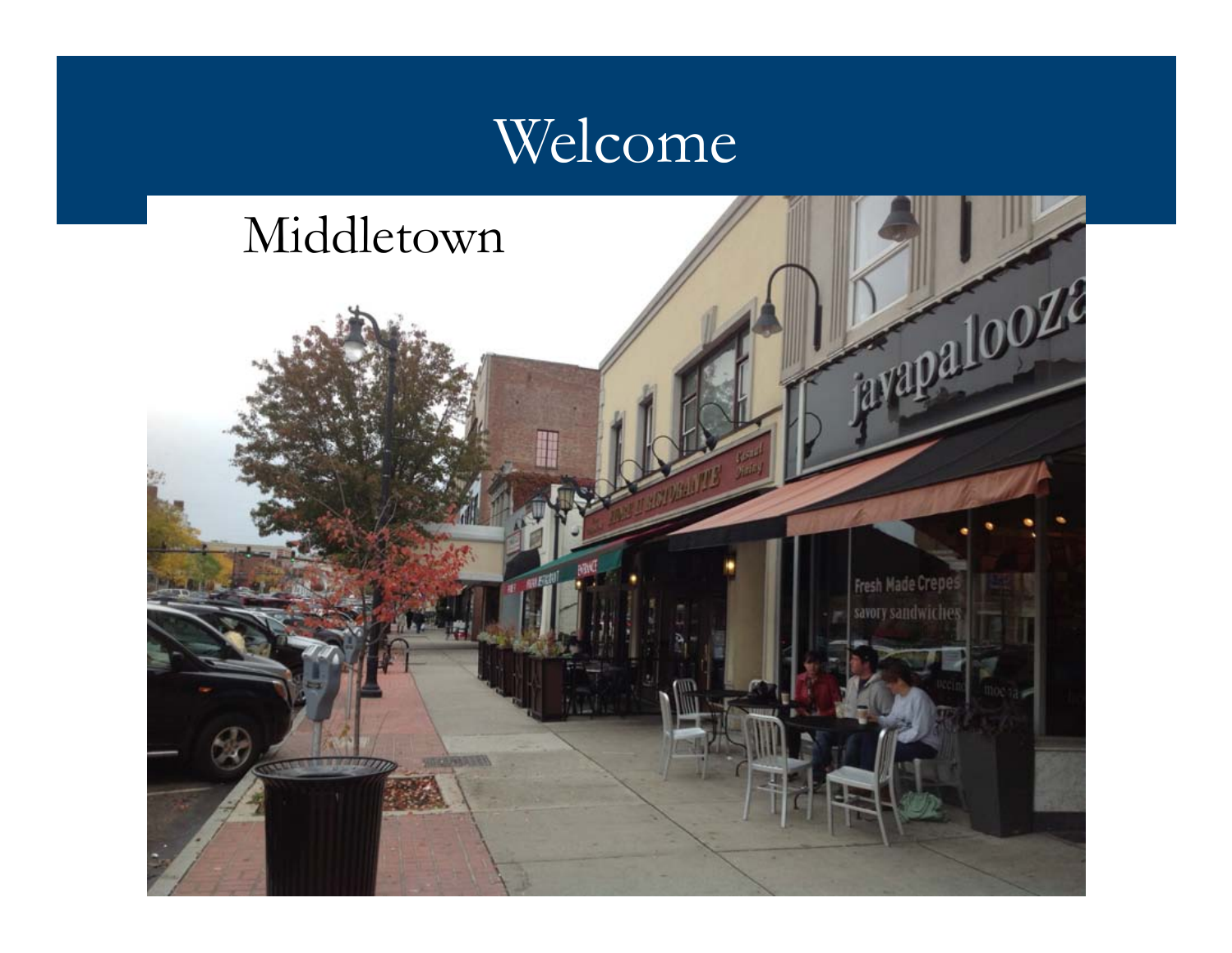### Partnership for Success

#### Connecticut Main Street Center

&

#### Connecticut Housing Finance Authority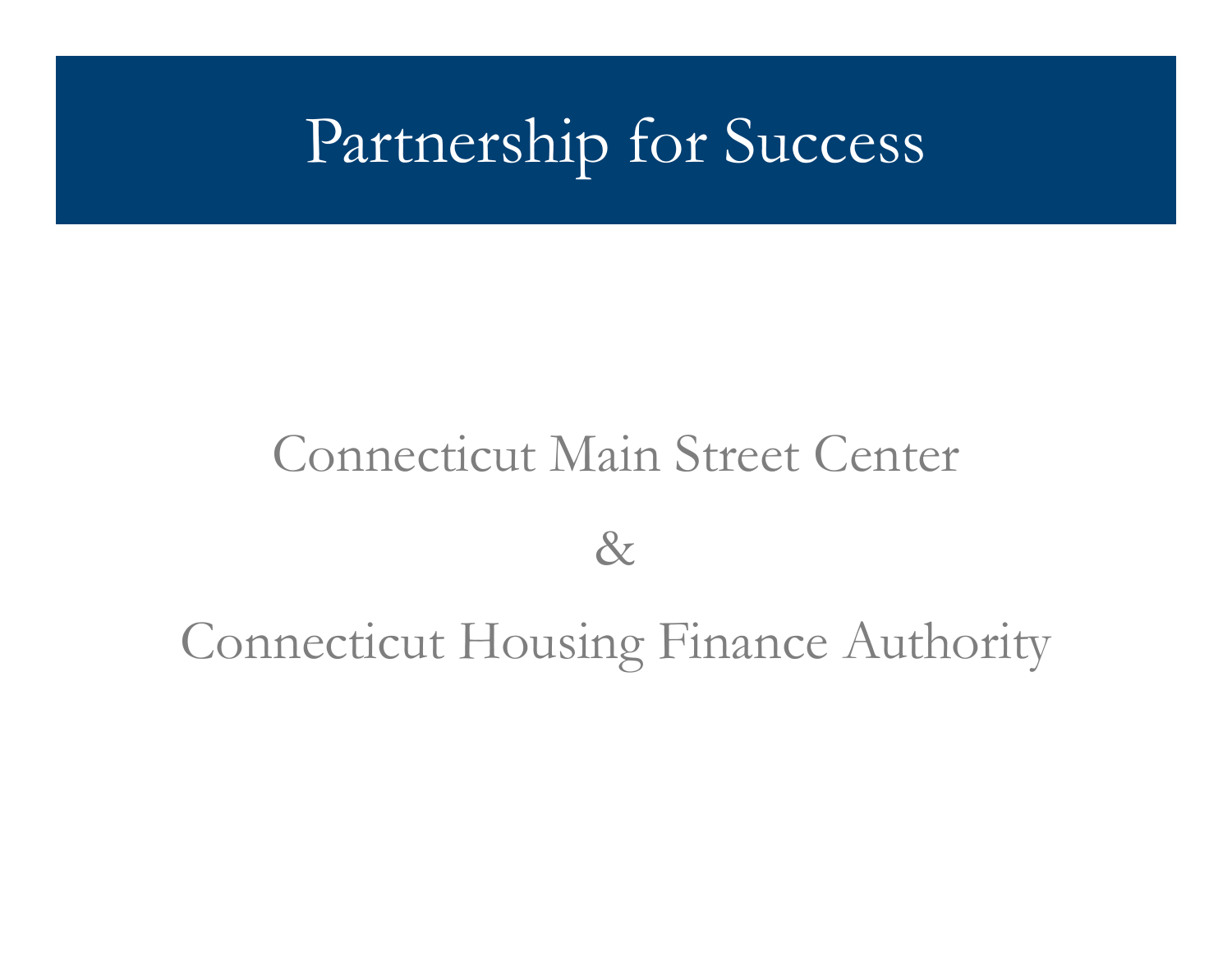Commercial districts must be managed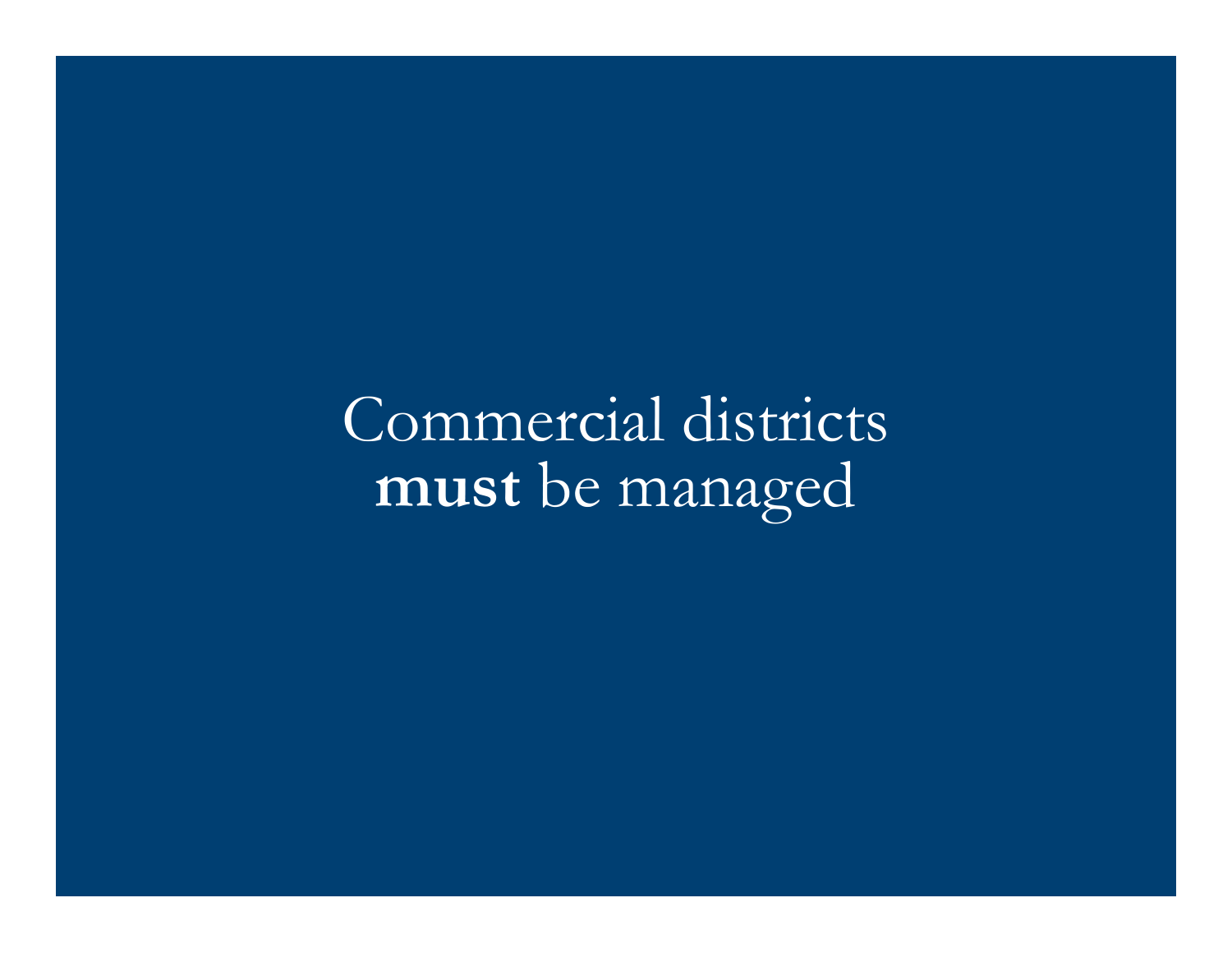#### The Problem

#### Connecticut's downtown properties are needlessly under-utilized and under-valued.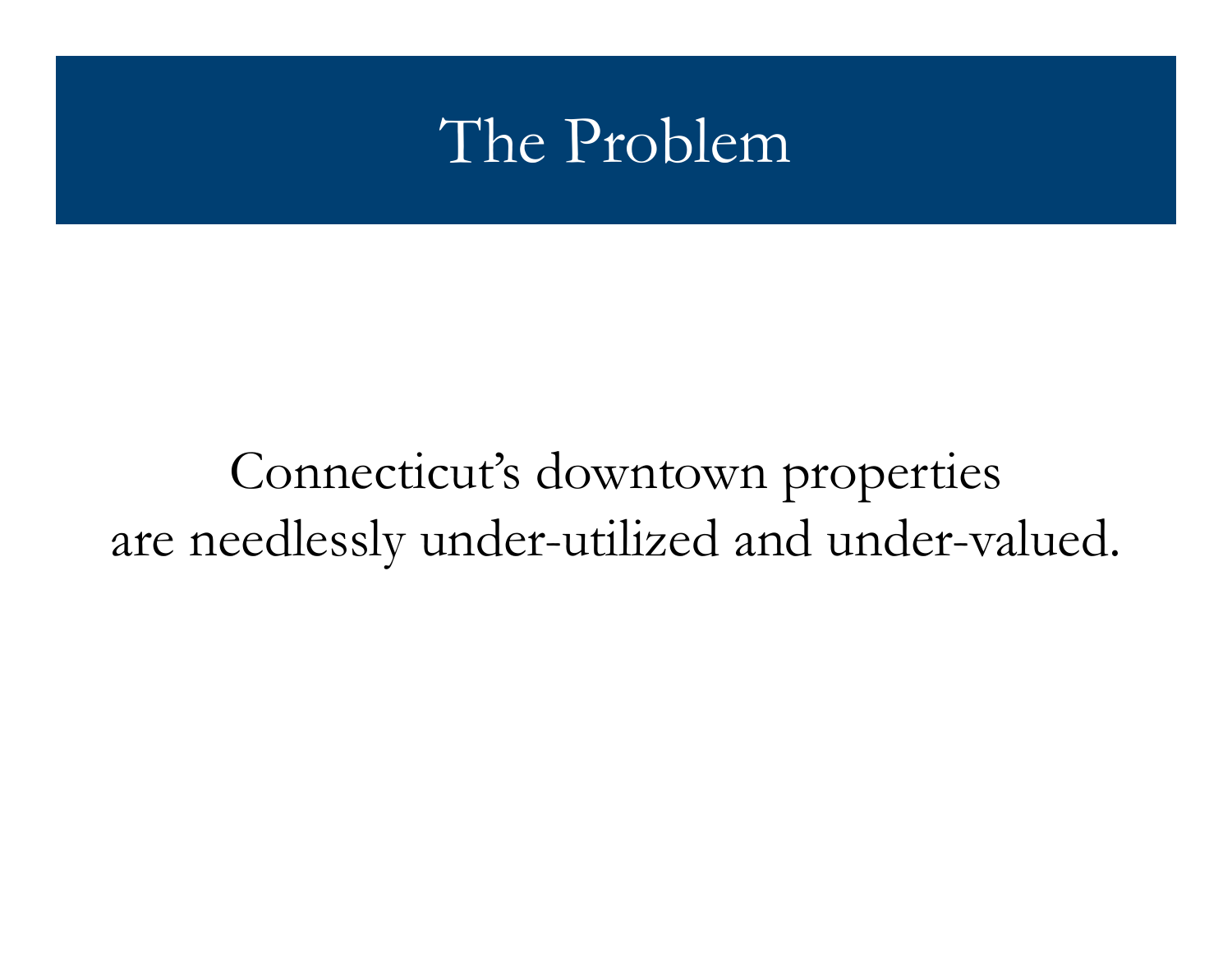## Comparison

#### Asheville Big Box vs. Downtown Mixed-Use Development



| Land Consumed (acres):                      | 34.0     | 00.2      |
|---------------------------------------------|----------|-----------|
| Total Property Taxes per Acre:              | \$6,500  | \$634,000 |
| Retail Taxes <sup>*</sup> per Acre to City: | \$47,500 | \$83,600  |
| Residents per Acre:                         | 0.0      | 90.0      |
| Jobs per Acre:                              | 5.9      | 73.7      |

**WALMART** 

\*Estimated from public reports of annual sales per sq.ft..

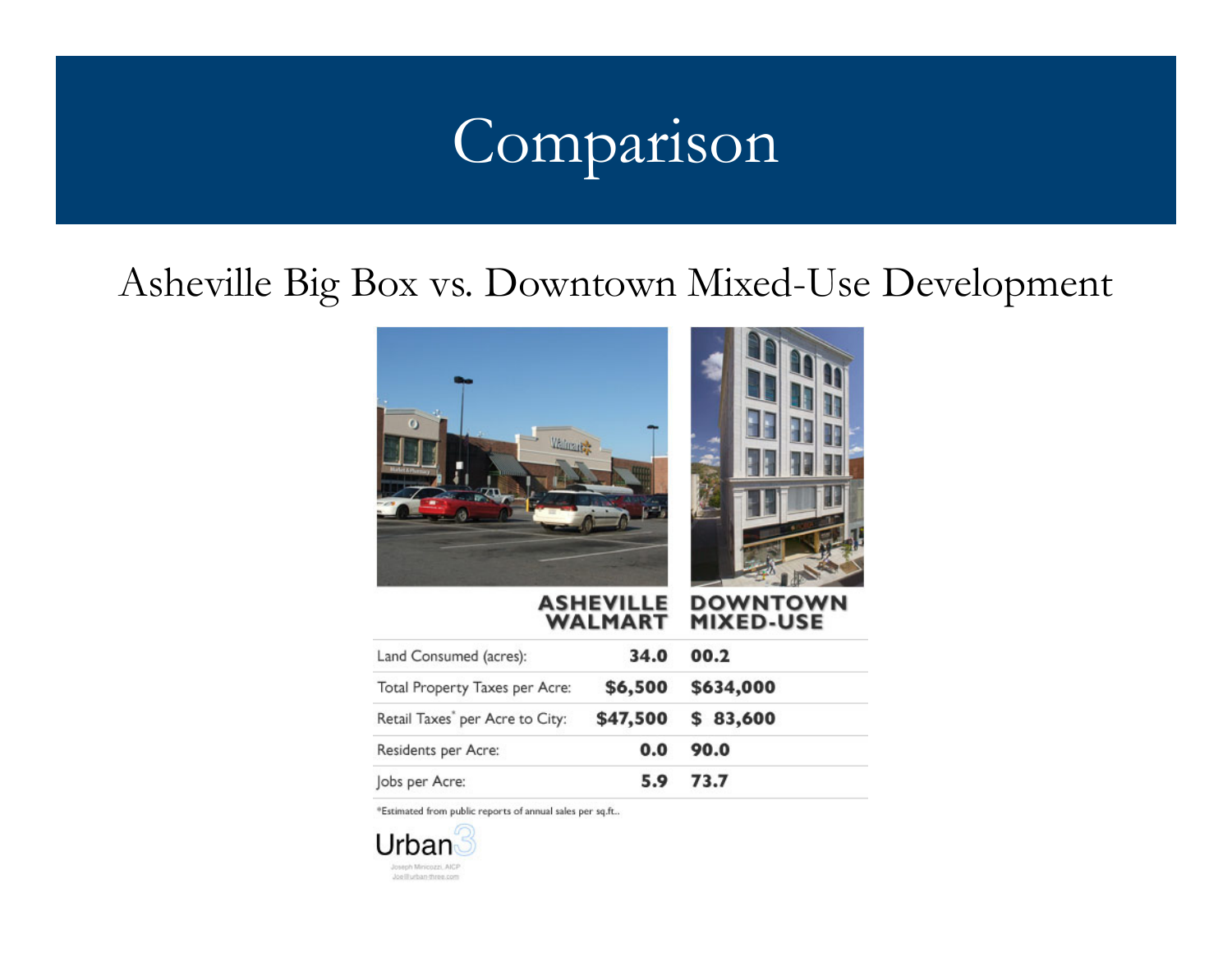#### The Problem & Opportunity

Vacant Buildings Cost Communities\$222,340/year/vacant space Reduced property value, property tax, sales tax, utilities,, professional services, and workers' pay

#### Upper-story Residential Units Benefit Local EconomyAnnual downtown impact/unit = \$20-39K

Main Street Iowa Economic Development Study, Donovan Rypkeyma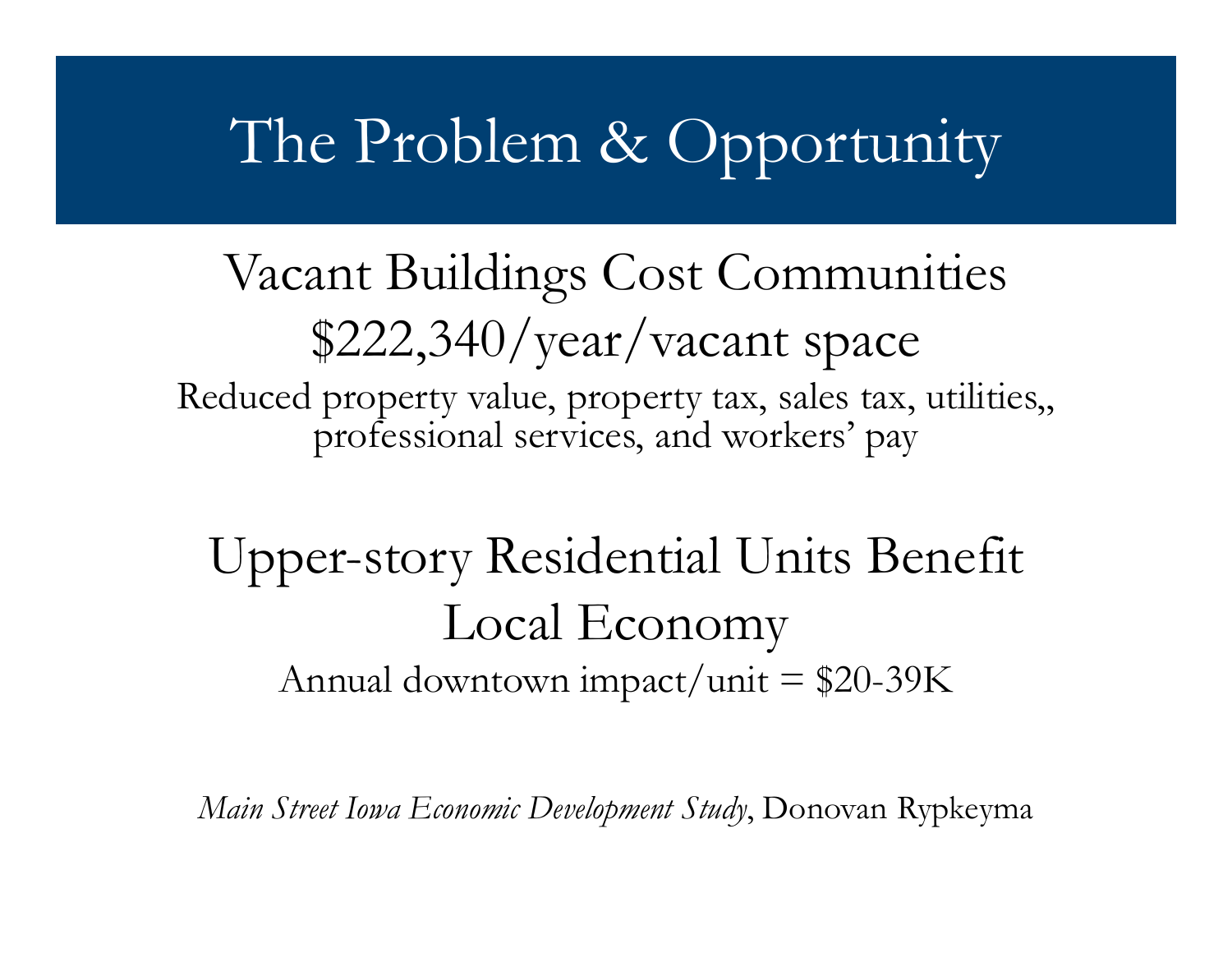## The Opportunity

People want to live in authentic, compact places where one can walk to shops and services.

Especially Babyboomers & Millenials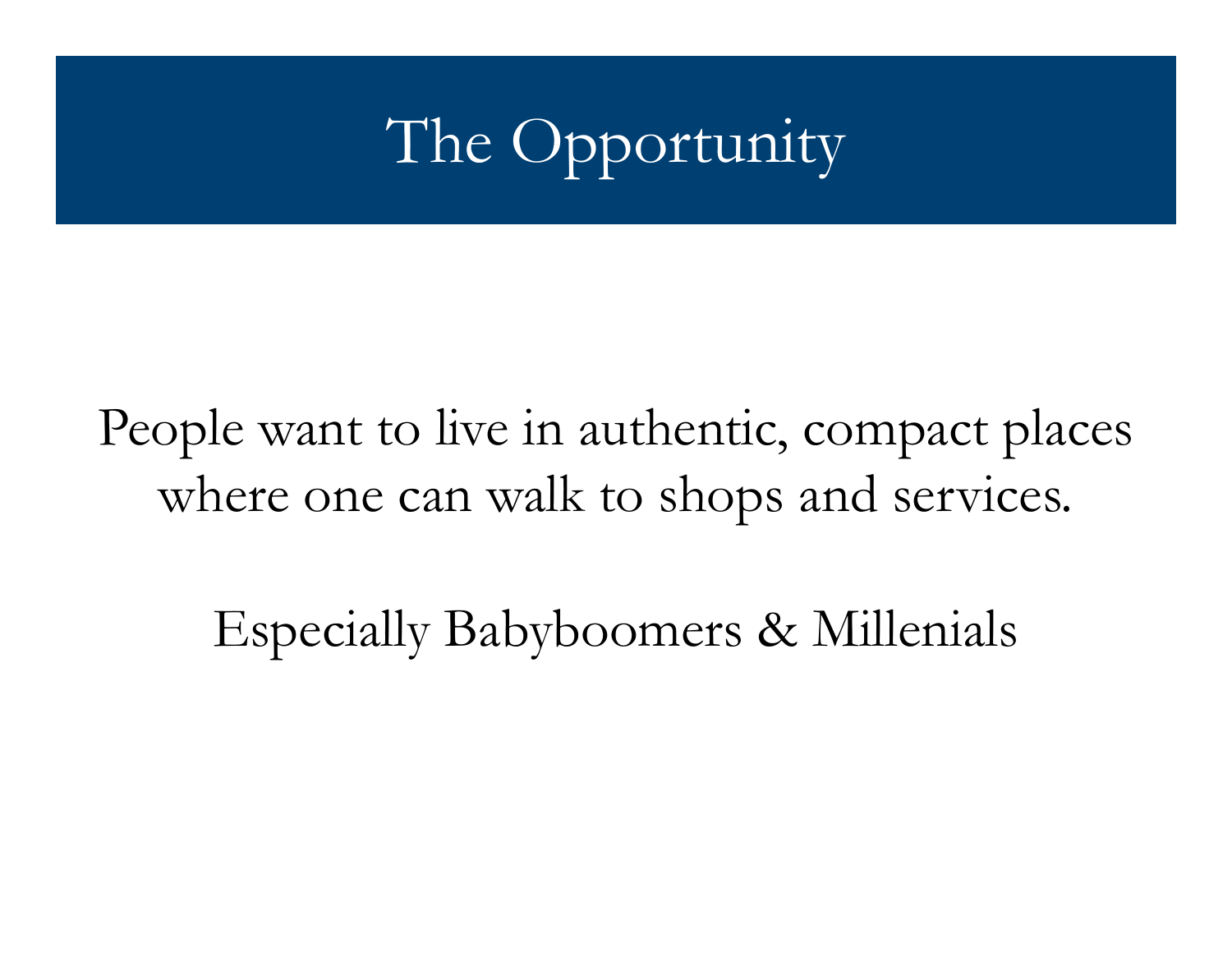## The Opportunity

"A recent national survey found that 60 percent o<sup>f</sup> respondents would choose a smaller home if it meant a commute time of 20 minutes or less, and two-thirds said that being within an easy walk of shops and services was an important factor in deciding where to live."

Belden Russonello & Stewart, The 2011 Community Preference Survey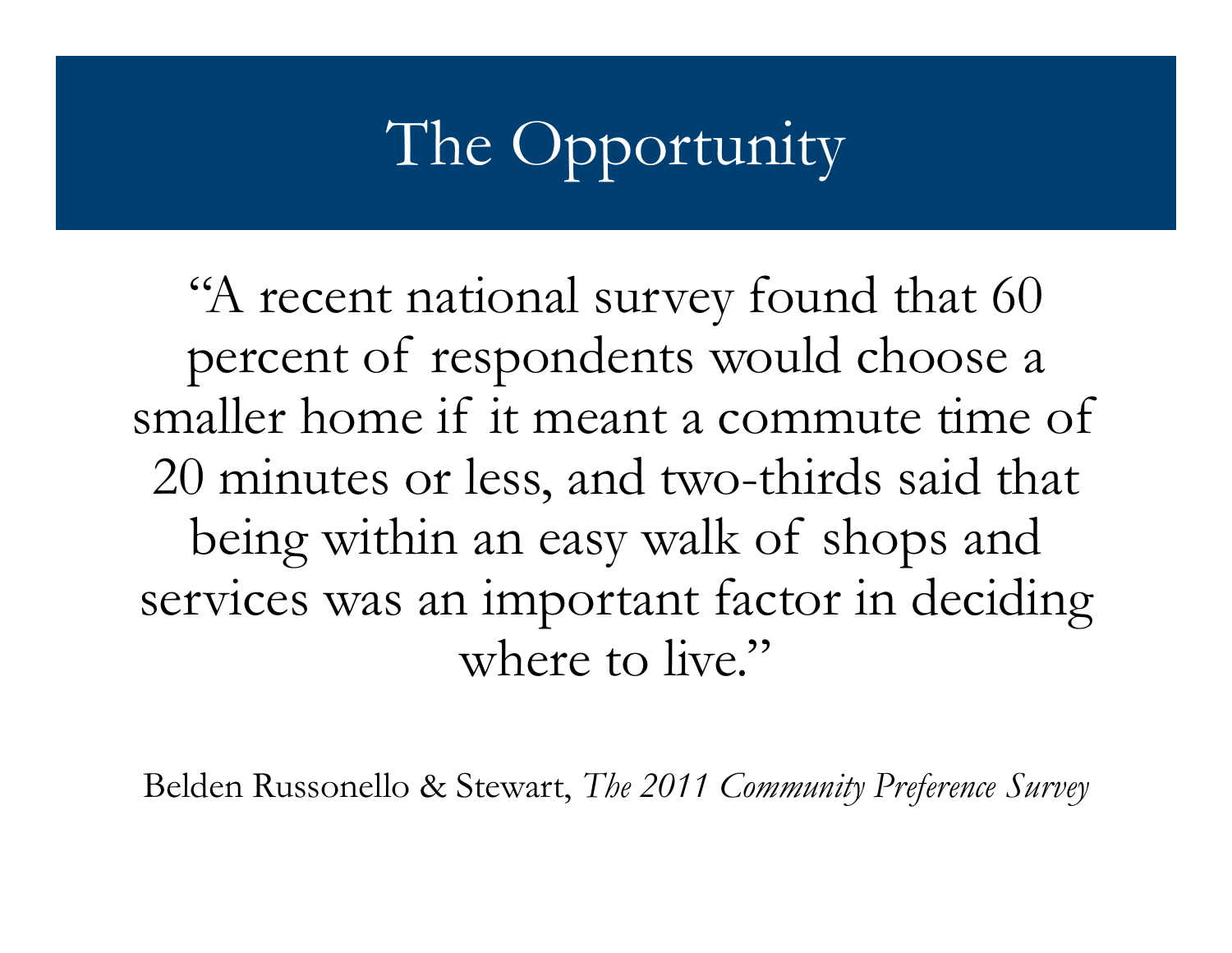### The Opportunity

Forbes article, Downtowns: What's Behind America's Most Surprising Real Estate Boom

"…this demographic (between 25 & 34) grew 26% from 2000 to 2010 in major cities' downtowns…

 Or twice as fast as it did in those cities' overall metro areas"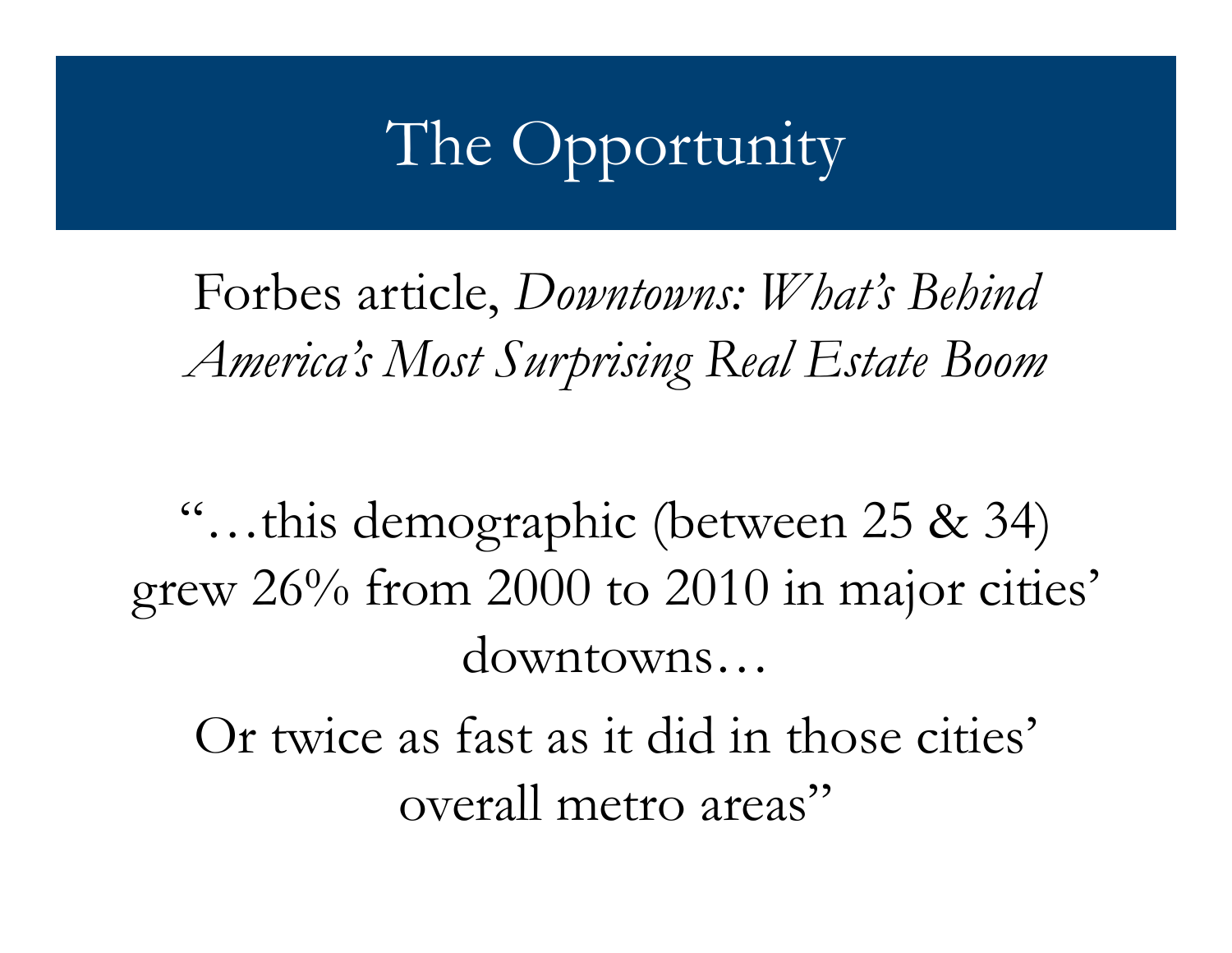## The Challenge

#### Mixed-use/mixed-income development has become a lost art form.

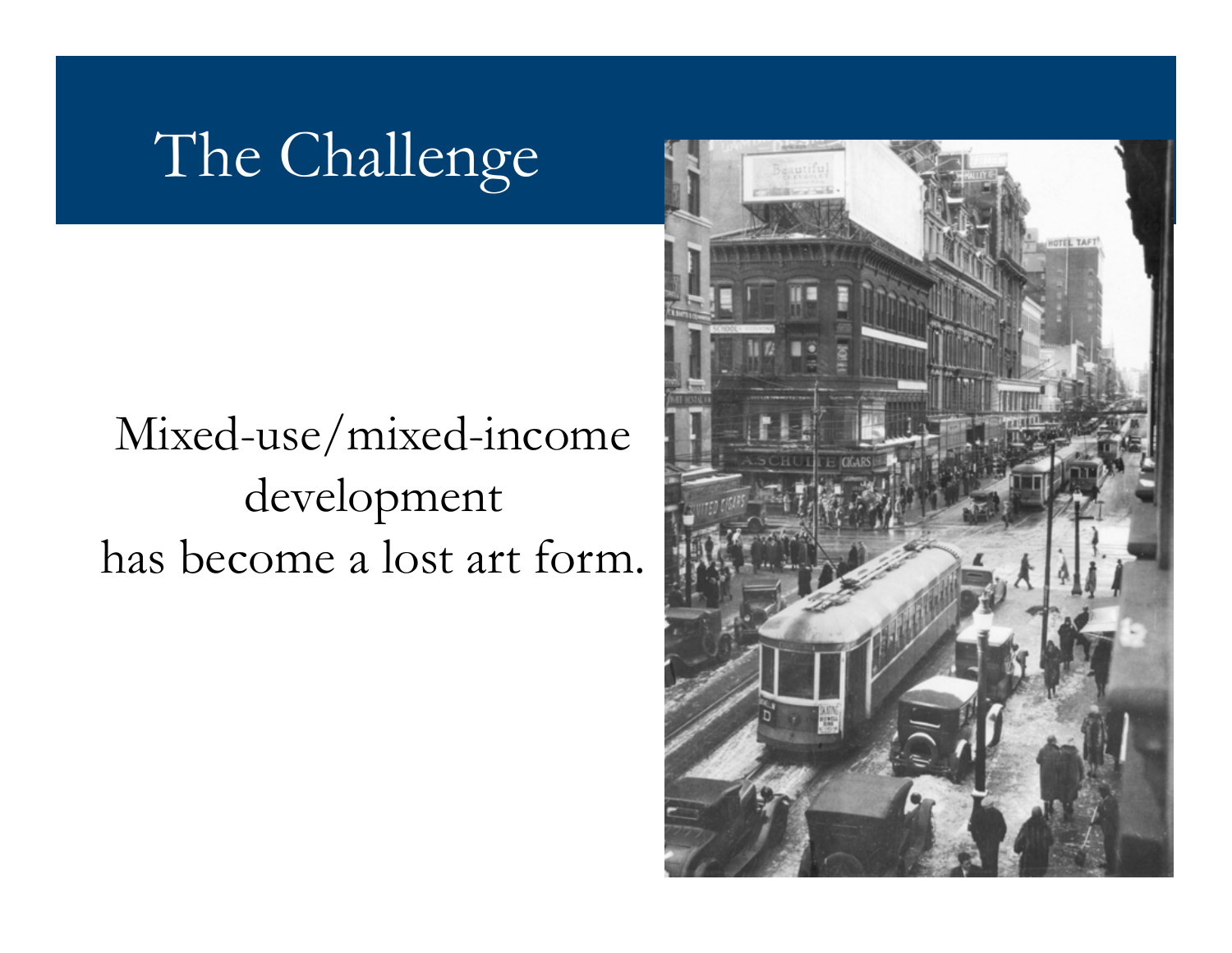## Sample Financial Pro Forma

#### Sources

| Historic Tax Credits           | \$301,200   |
|--------------------------------|-------------|
| First Mortgage                 | \$875,000   |
| <b>Additional Funds Needed</b> | \$575,400   |
| Total sources                  | \$1,751,600 |

#### Uses

| <b>Construction Hard Costs</b>  | \$1,318,500 |  |
|---------------------------------|-------------|--|
| <b>Construction Contingency</b> | \$98,900    |  |
| Soft Costs                      | \$334,200   |  |
| Total Uses                      | \$1,751,600 |  |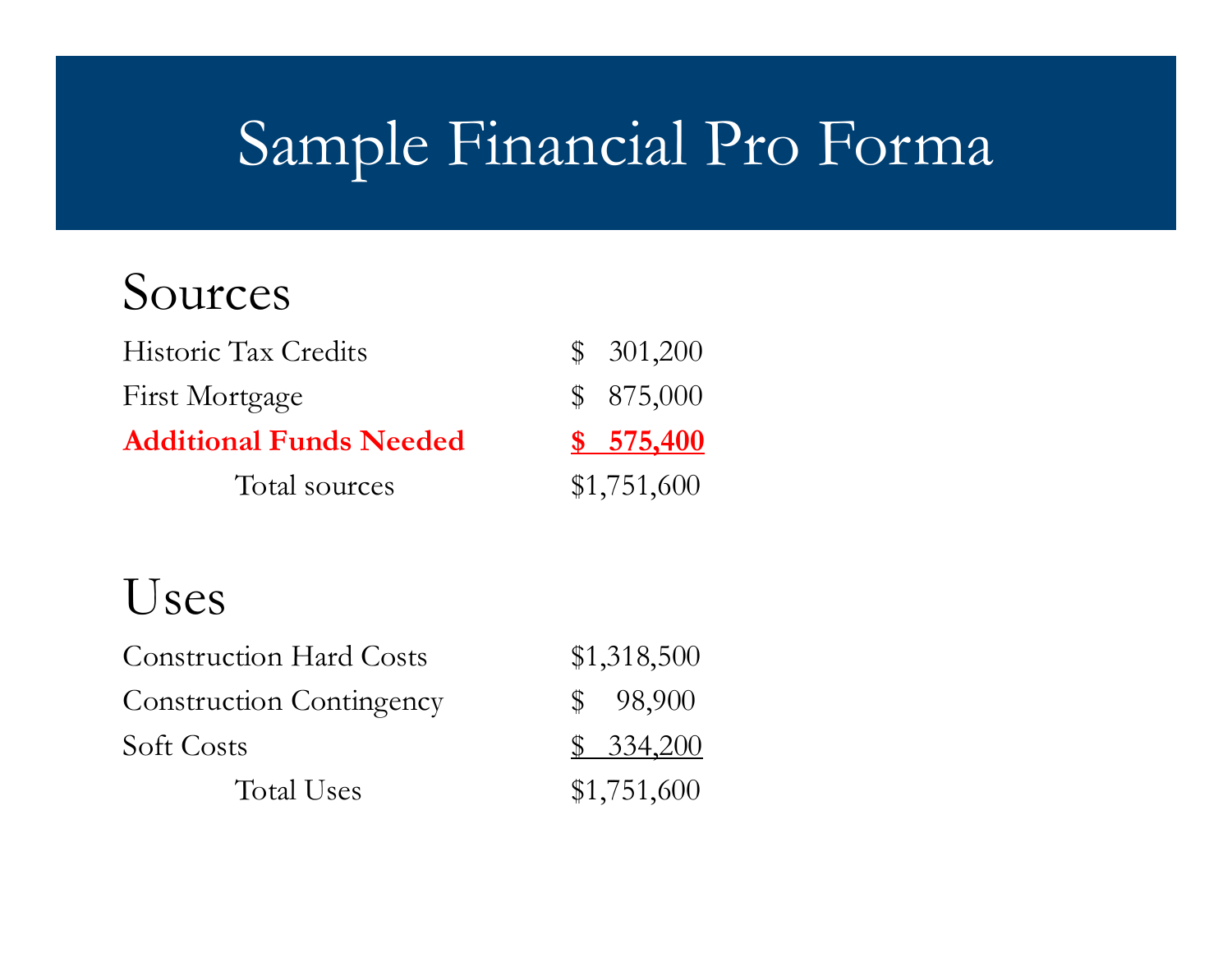## Assistance to Property Owners

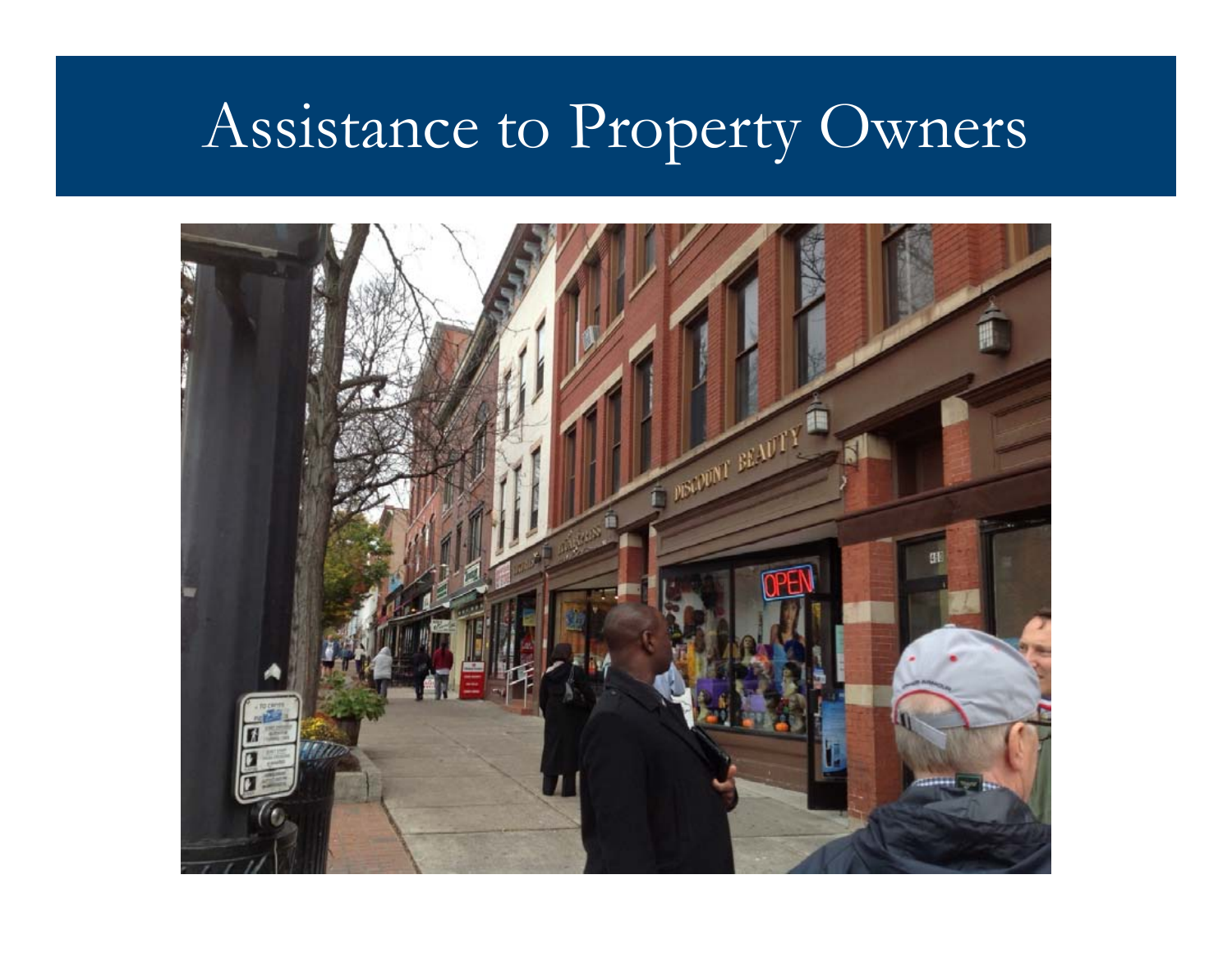### Mixed-Use Real Estate Planning



A Pilot Program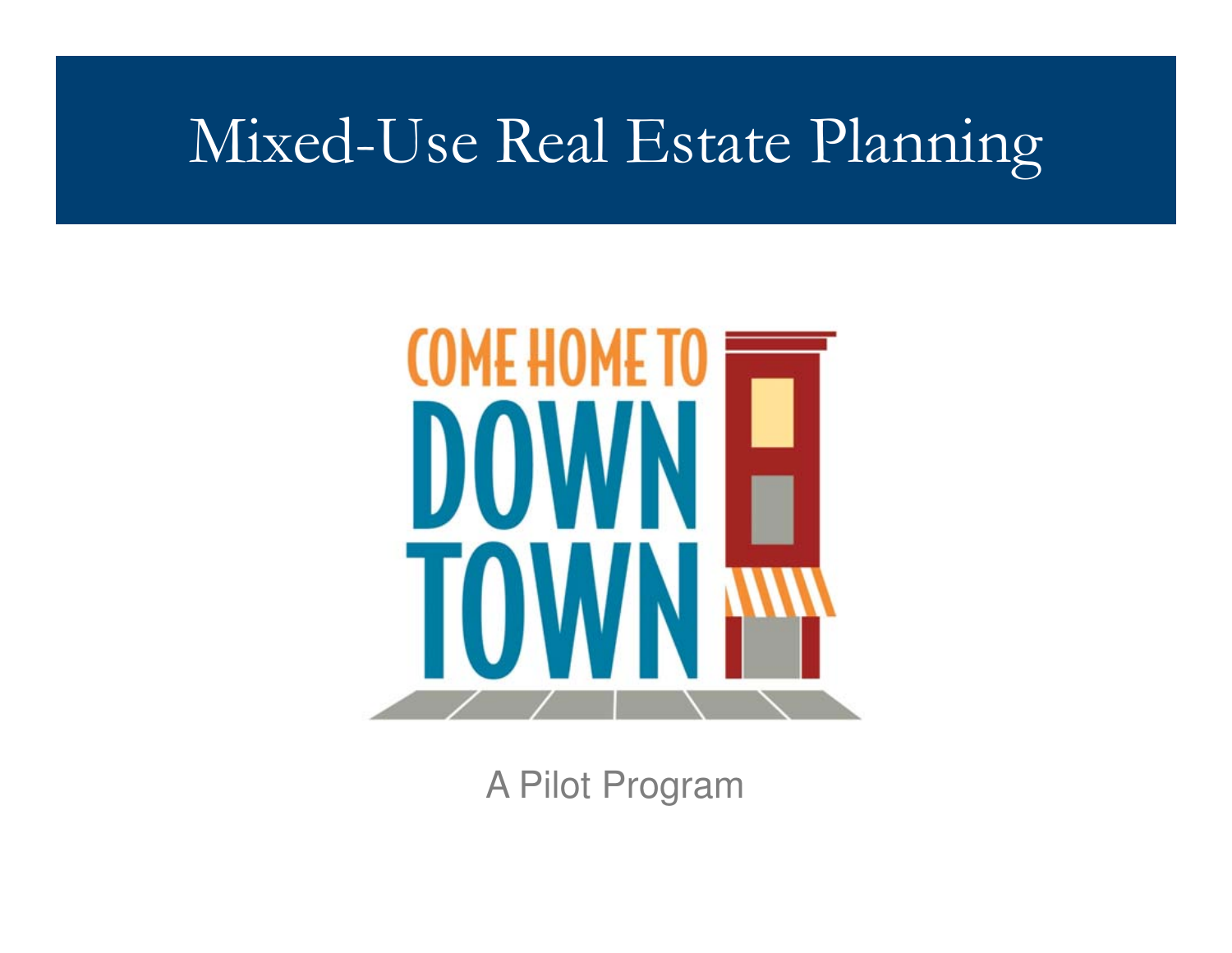## Selection Process

- Submitted Letter of Interest October 2012
- **Selected communities asked to conduct** downtown & building tours with proposed project leaders
- CMSC chose 3 Pilot Communities
	- Torrington
	- Waterbury
	- Middletown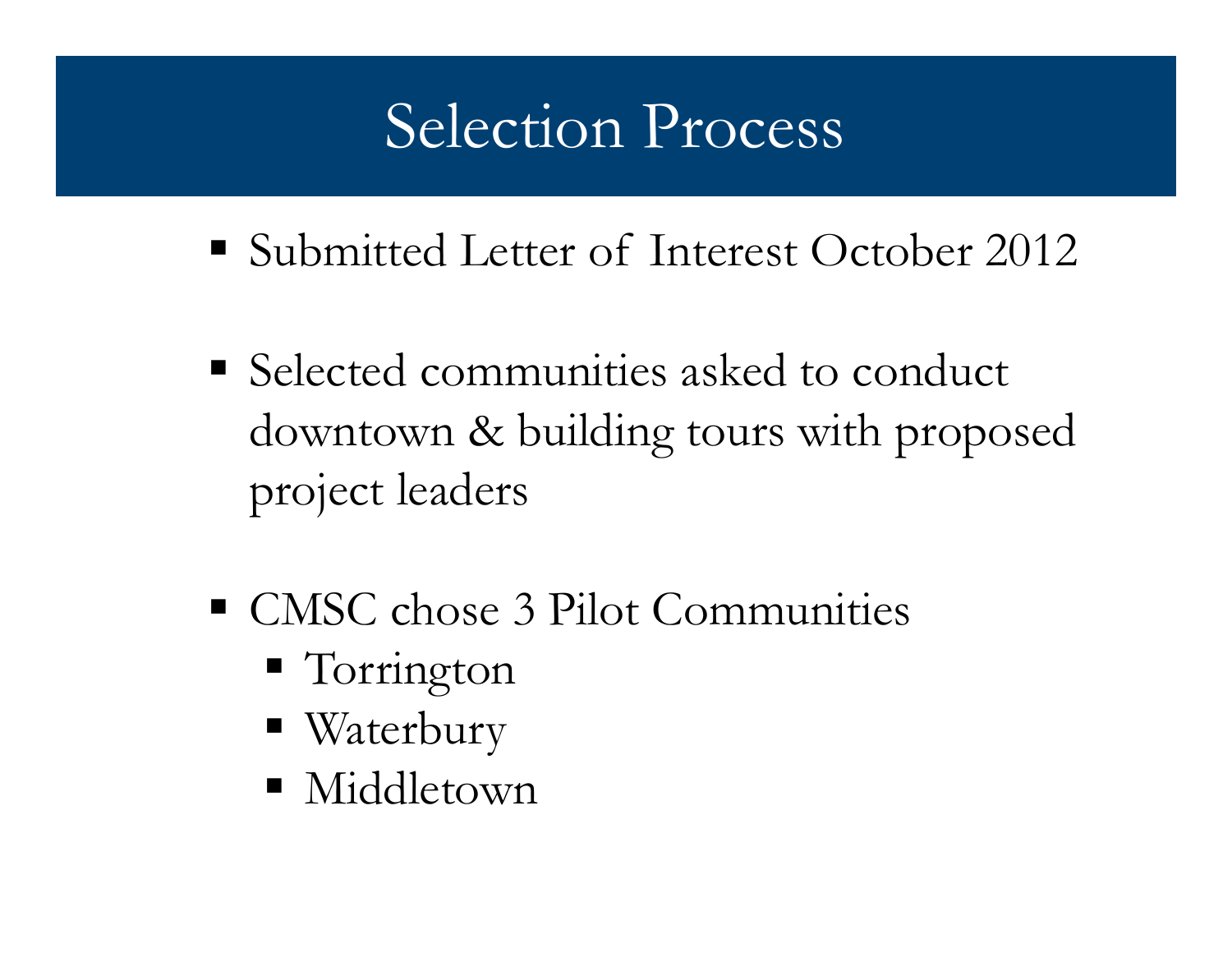## Selection Criteria

- Likelihood of Success
- Ability to leverage other state funds
- Market Opportunity & Real Estate development capacity
- Diversity of scale & location
- Model building
- Interested property owners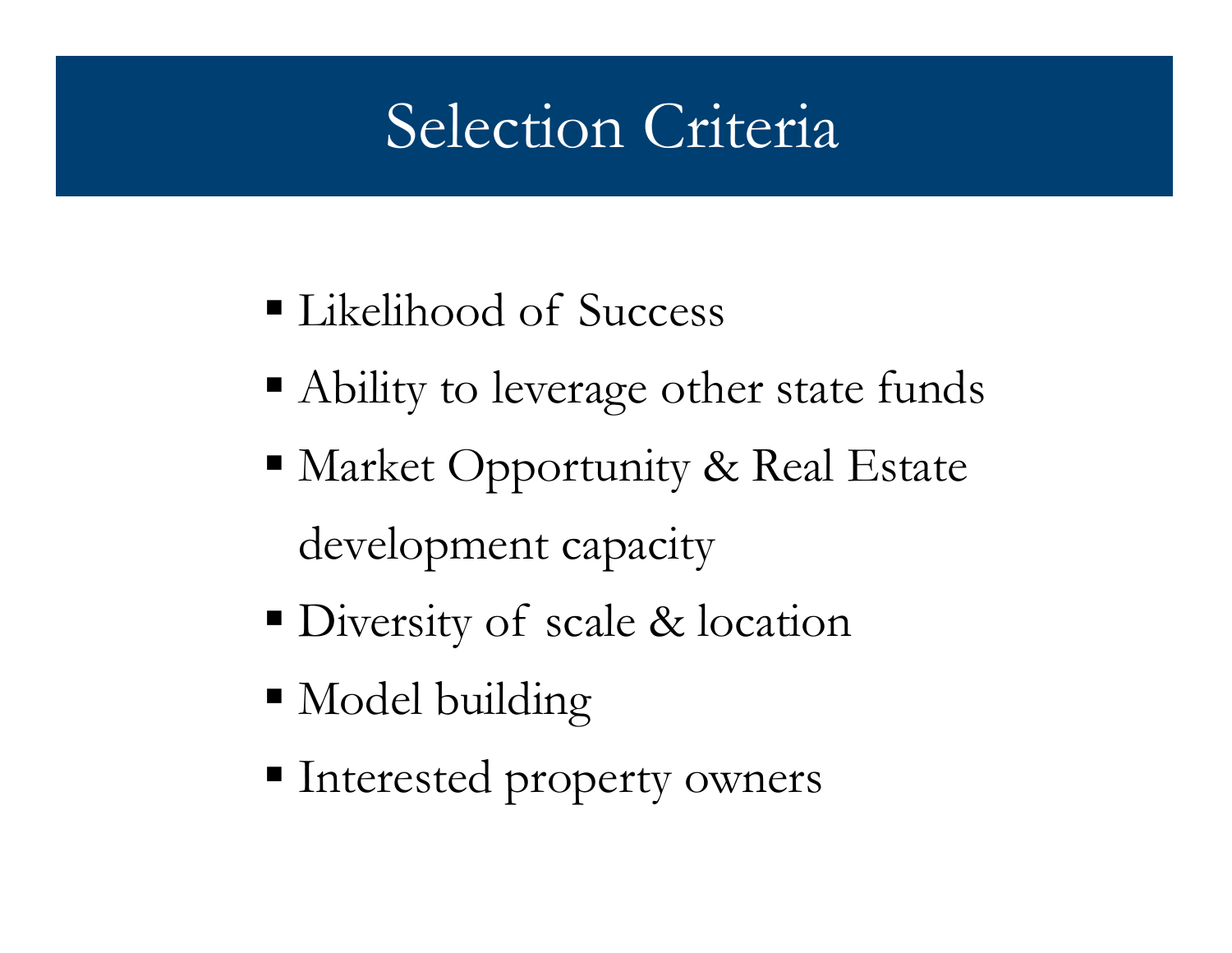### Public Outreach

#### Community Engagement

#### What's right for your town?







#### Community Liaisons Bill Warner, Michiel Wackers & Quentin Phipps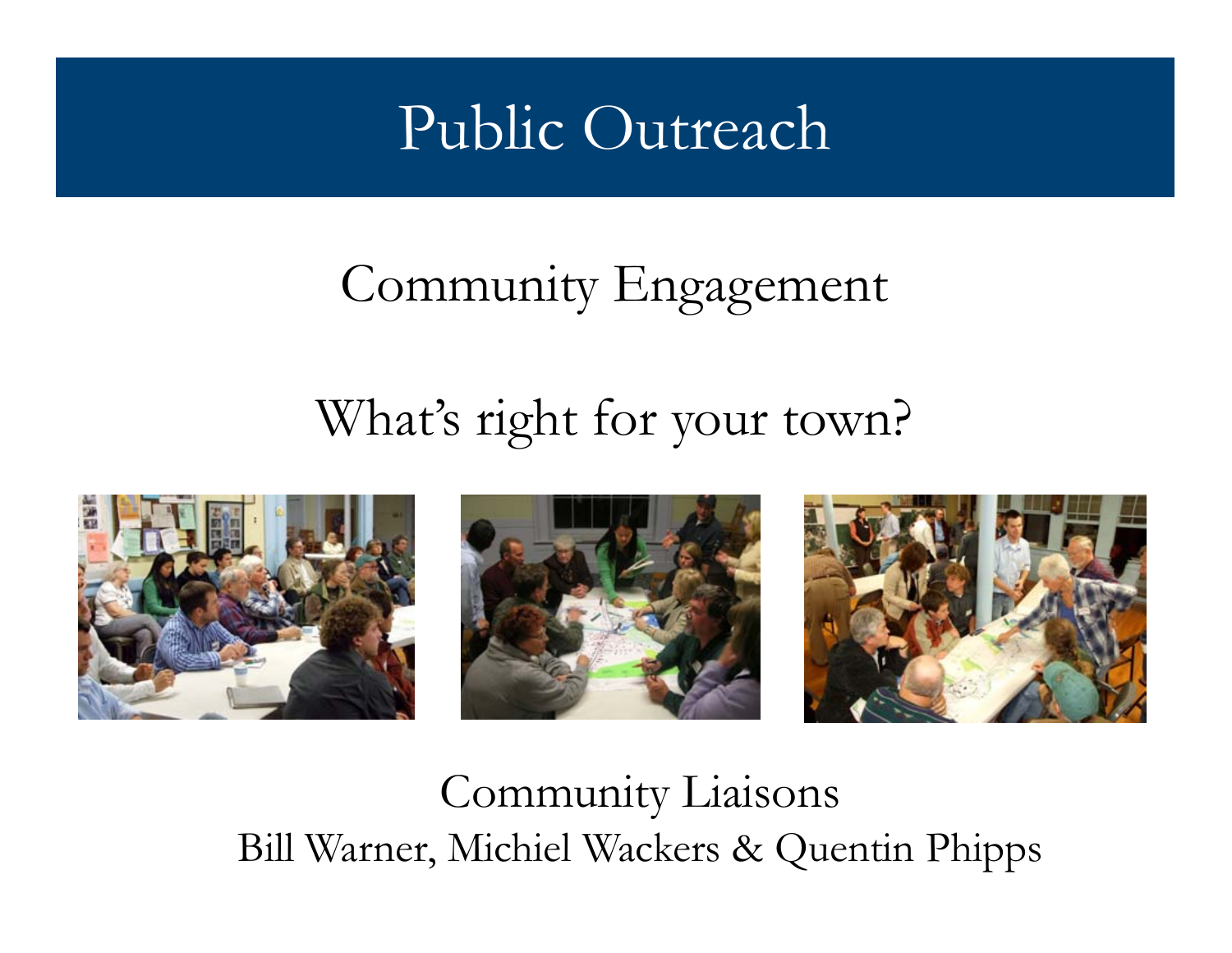## Advisory Team

- Local Downtown Leaders
- Business & Property Owners
- Neighborhood Groups
- Elected Officials & Town Staff
- Other Civic Leaders/Institutional Reps
- **Residents**
- Other Interested Citizens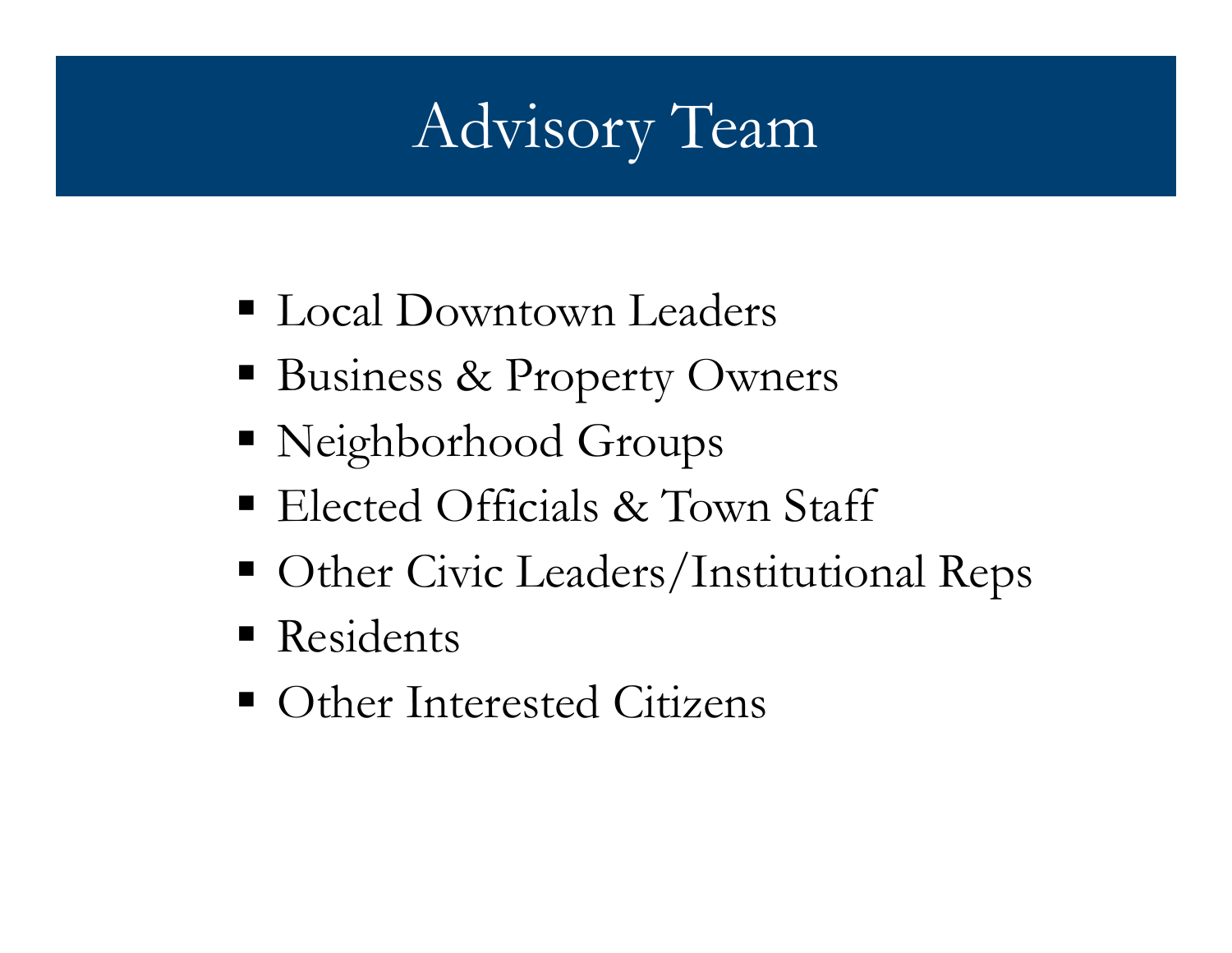#### ITULLILLY TVI Community Meeting

- Tonight we want to hear your concerns about downtown
- Get your feedback about Come Home to Downtown findings and recommendations

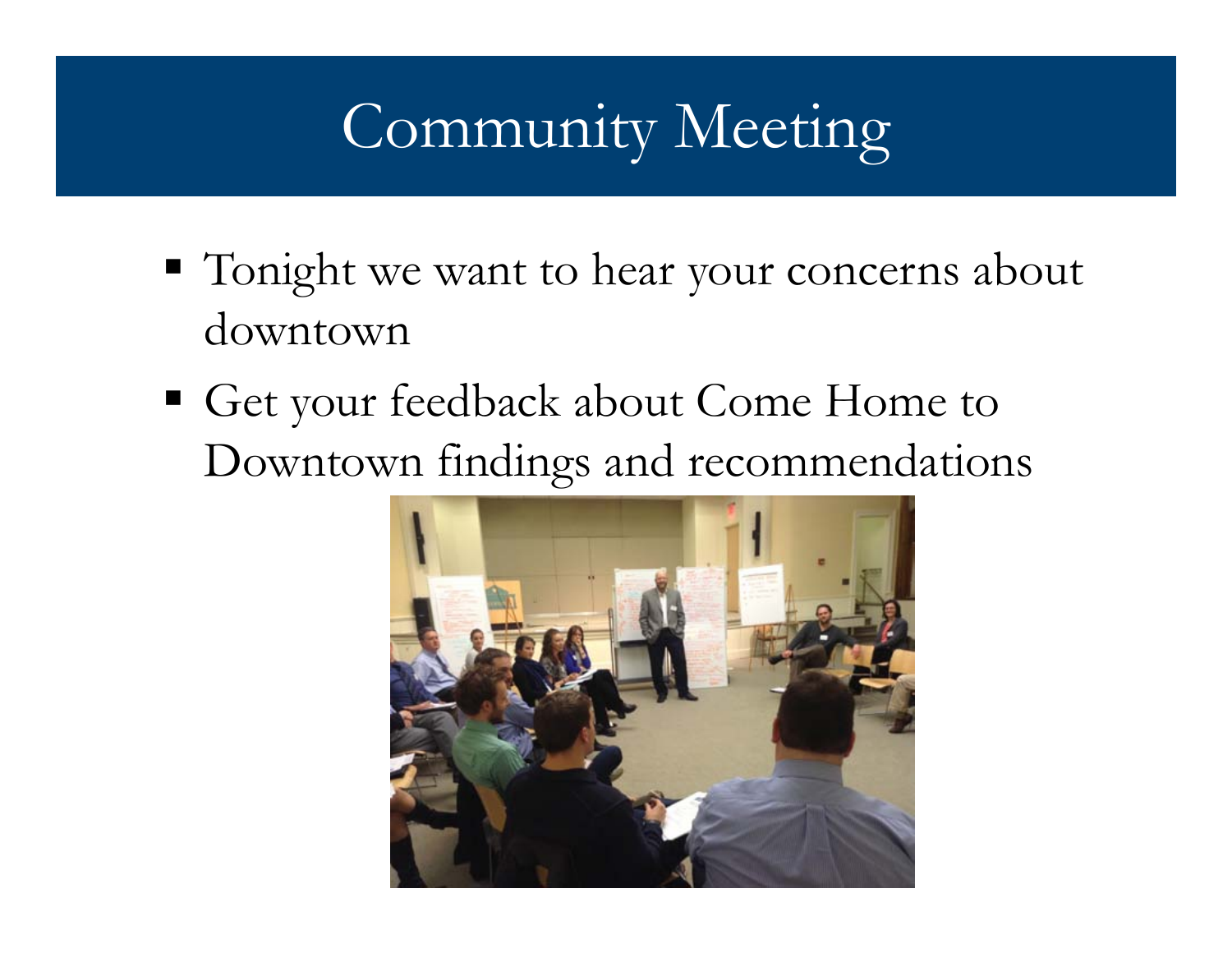

## Urban Design Audit

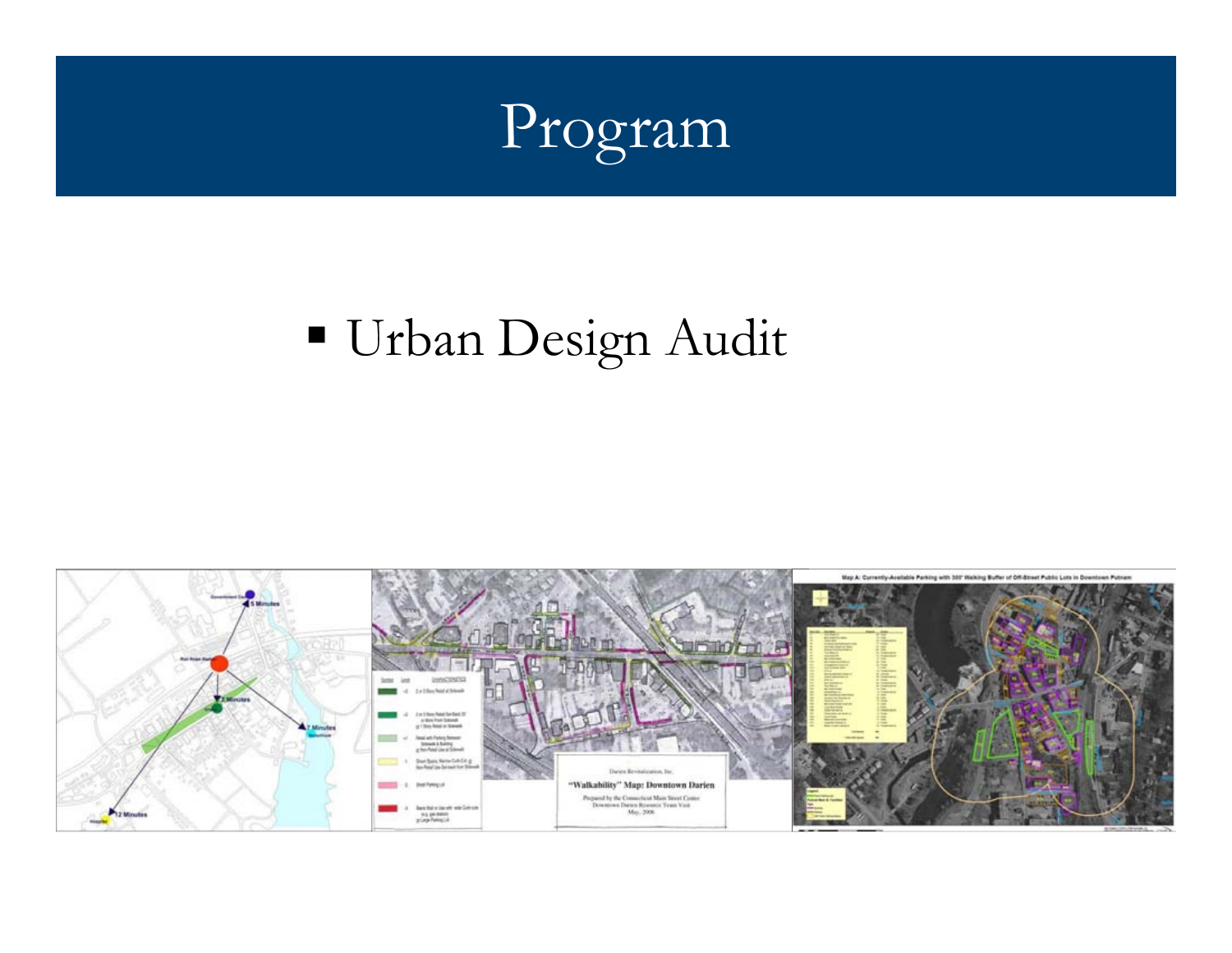## Program

- Downtown Development Audit
- Model Building Analysis

■ Assistance to property owners

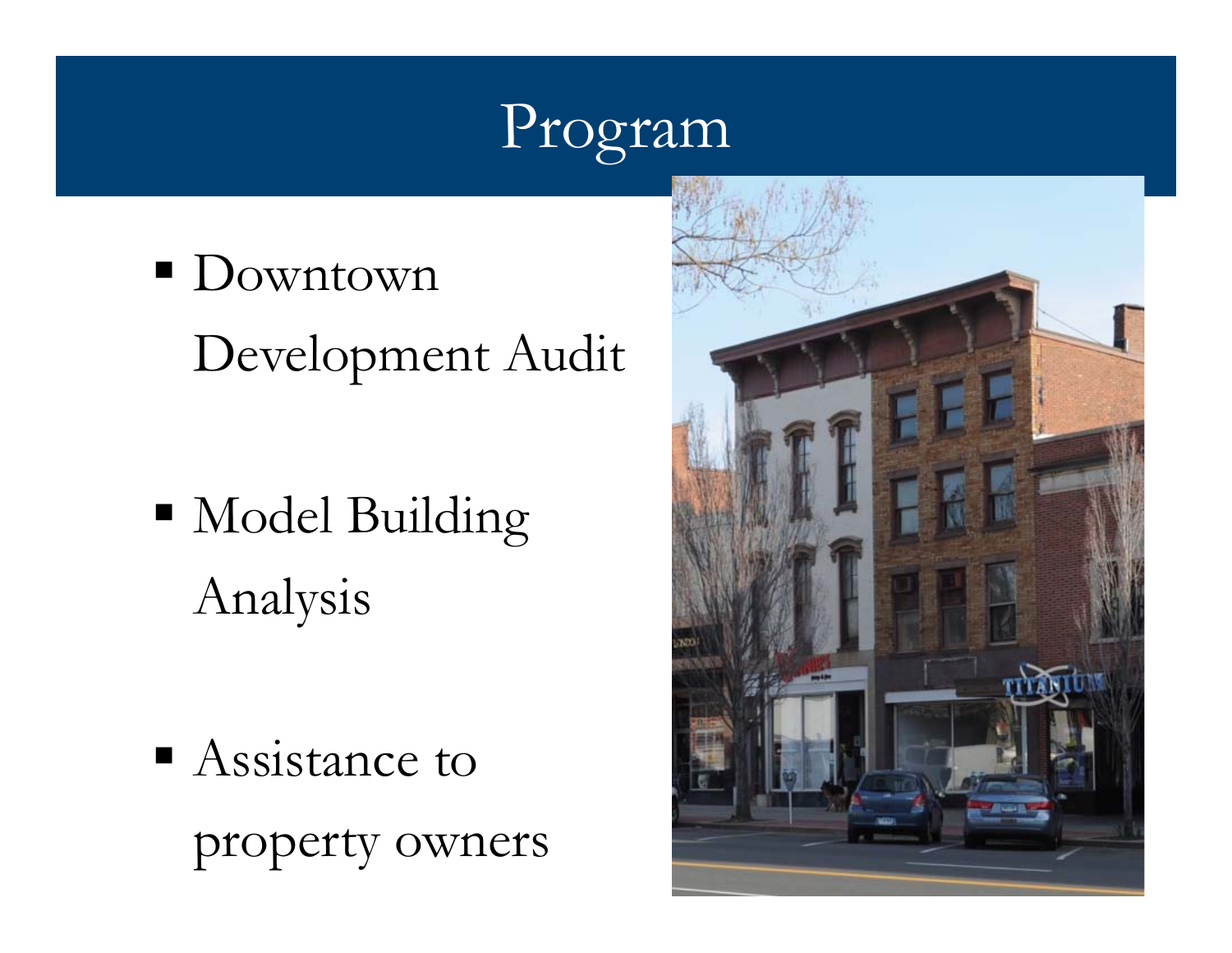

## **• Downtown Management Assistance**

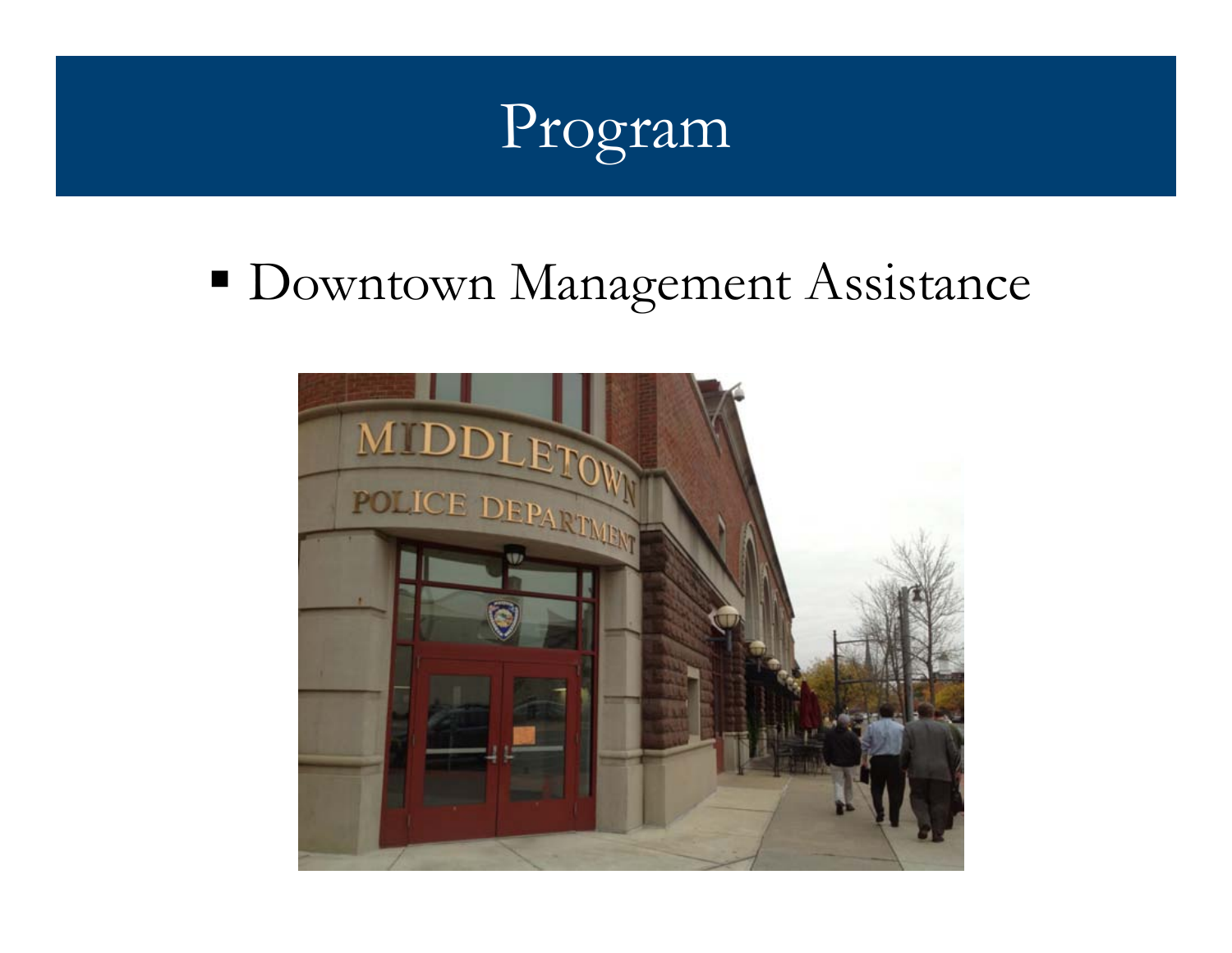### Expected Outcomes

#### Community-wide

- An increased understanding of the value of today's downtowns
- A Downtown Vision for the future





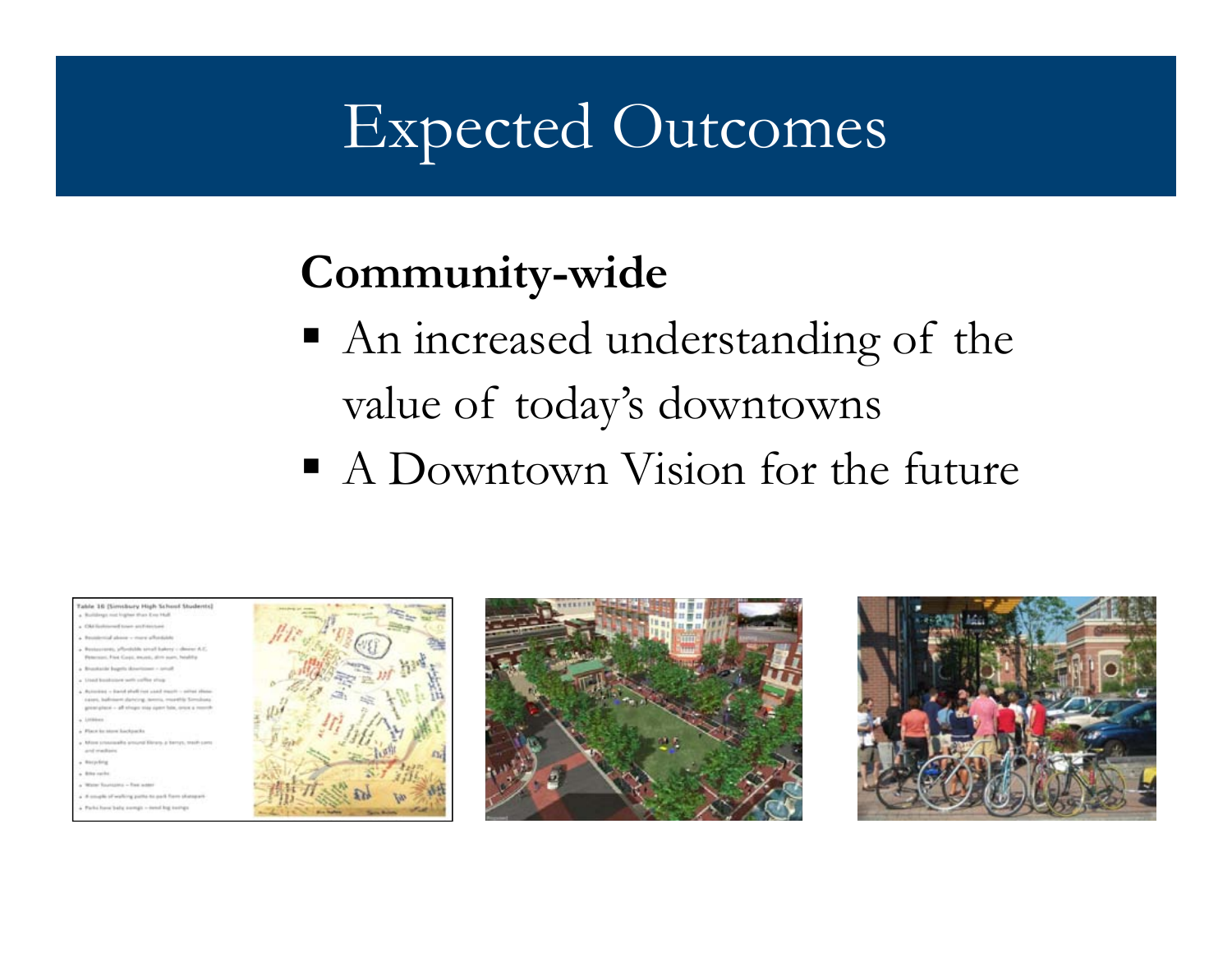## Expected Outcomes

#### Plan for accommodating mixed-use development & redevelopment downtown

 Recommendations for regulatory changes, parking requirements, marketing and financial incentives

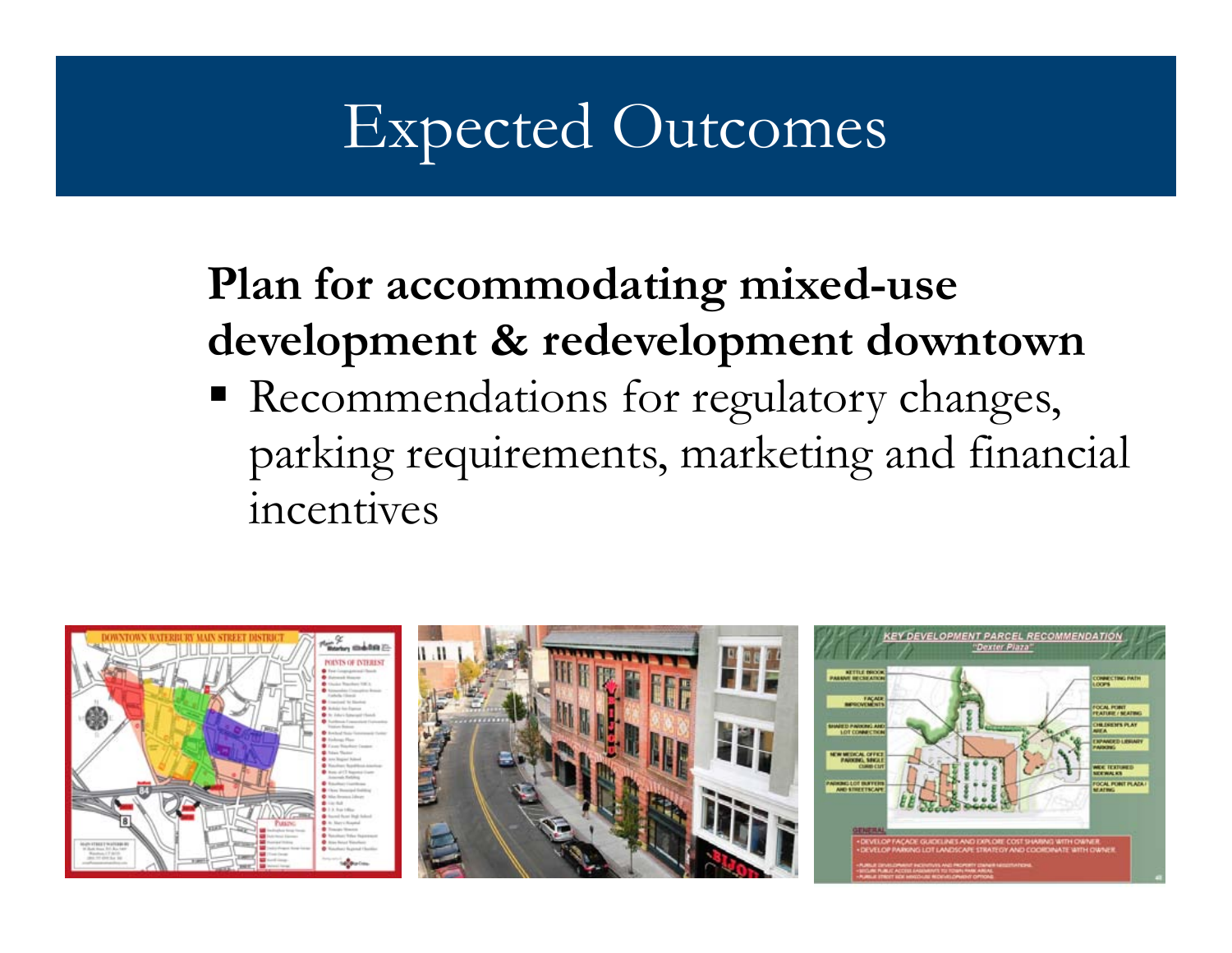## Expected Outcomes

- A growing relationship with downtown property owners & stakeholders
- **Property owners understand what it takes to** redevelop their buildings
	- Redevelopment Plans
	- Financial Pro-forma
	- **Property Management Strategy**





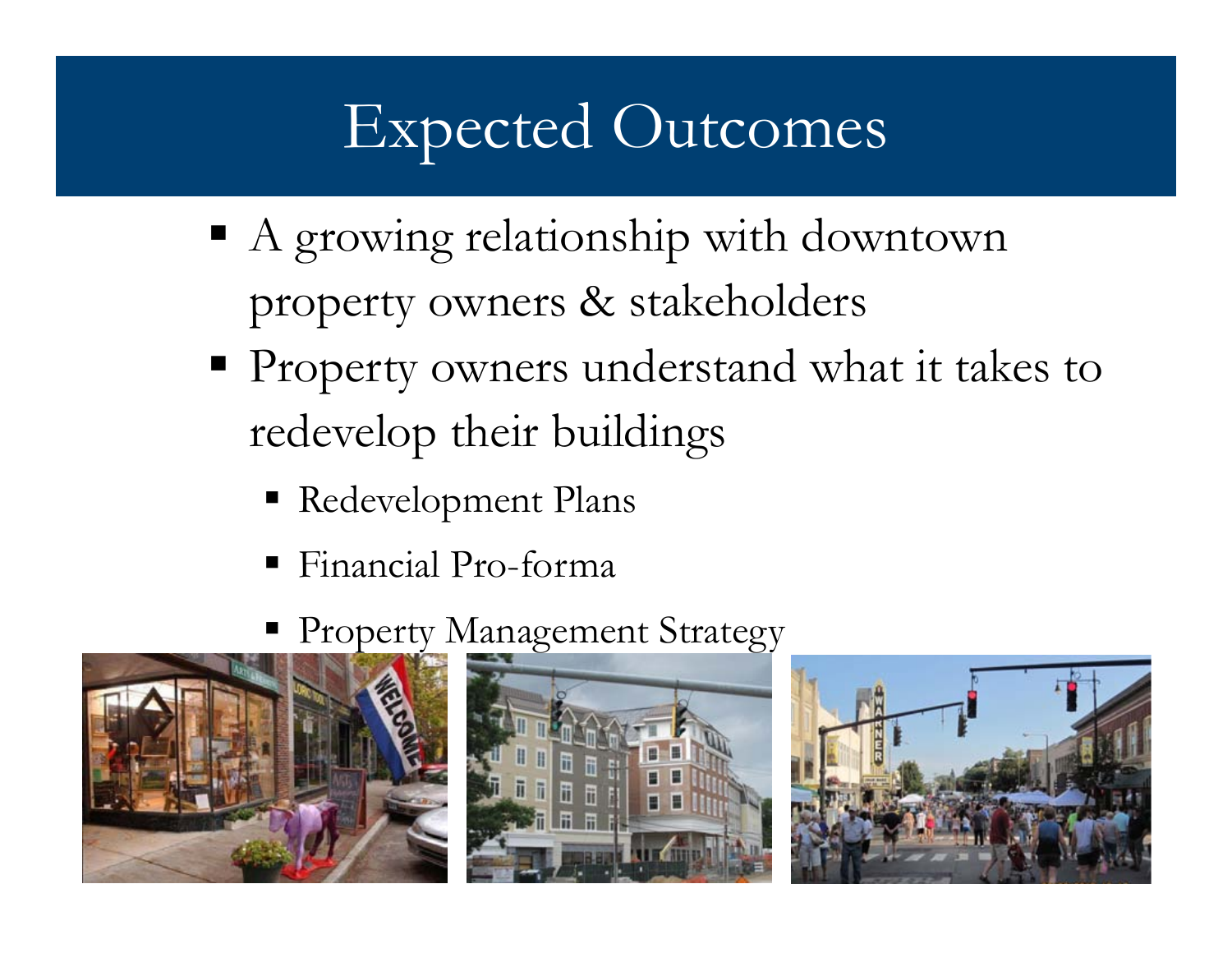# Discussion:Questions & Answers



A Pilot Program